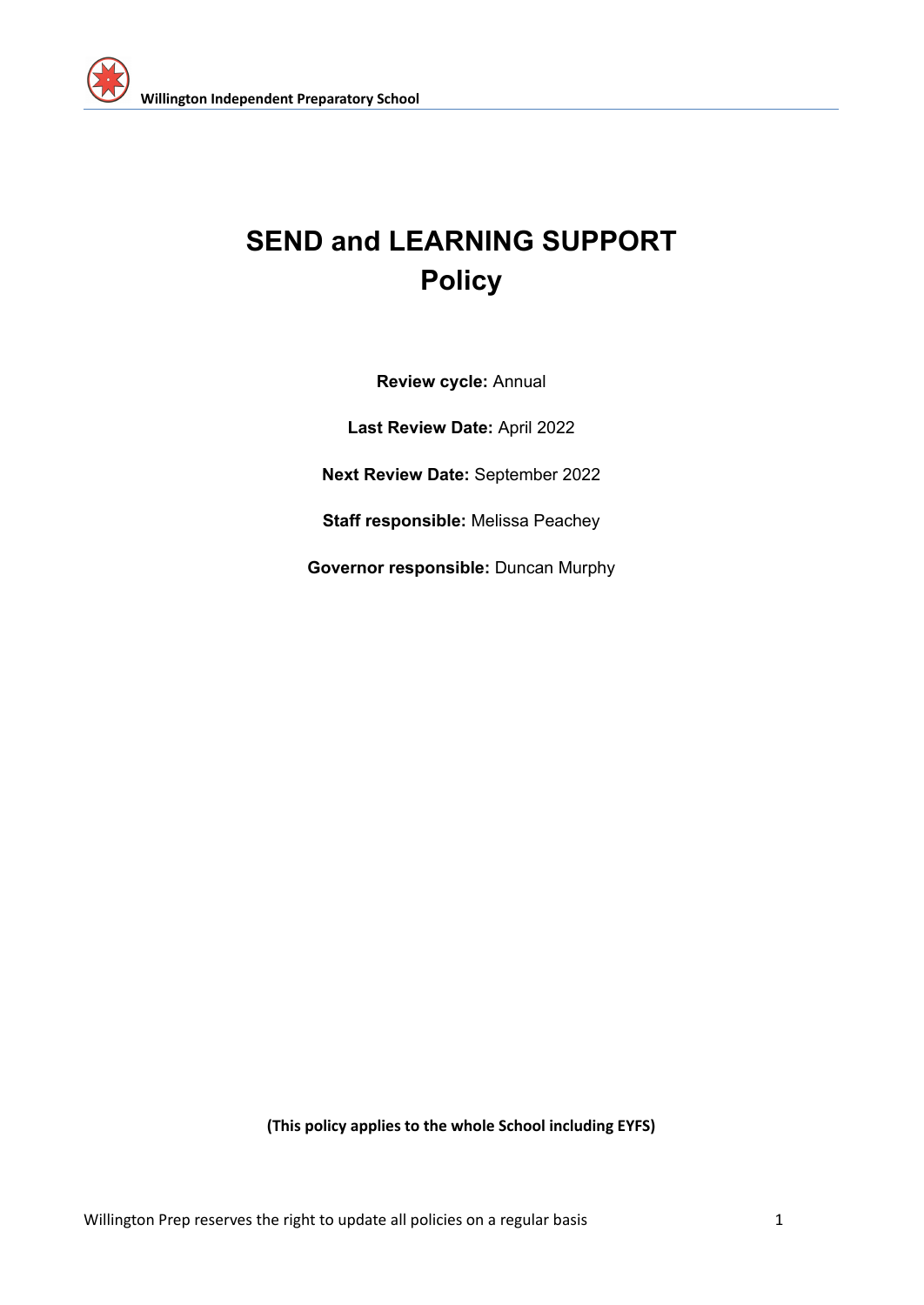#### **SEND AND LEARNING SUPPORT**

1. This document outlines the provision made for pupils at our School with Special Educational Needs and Disabilities (SEND) and/or Learning Support Needs, including the Early Years Foundation Stage (EYFS). At Willington School we offer a nurturing environment to help all pupils reach their full potential. Special educational provision is defined as "being additional to and different from" that which is provided within the differentiated curriculum taught in lessons (Children And Families Act 2014).

#### **Introduction**

- 2. The aims of our policy and practice in relation to special educational needs and disability are:
	- a. To make reasonable adjustments for those with a special education need and / or a disability by taking action to increase access to the curriculum and the environment and to remove barriers to learning.
	- b. To ensure that pupils with SEND engage in the activities of the School alongside pupils who do not have SEND, whenever possible.
	- c. To use our best endeavours to secure special educational provision for pupils for whom this is required, to better respond to the four broad areas of need, as defined by the SEND Code of Practice (2015):
		- (1) Communication and interaction
		- (2) Cognition and learning
		- (3) Social, mental and emotional health
		- (4) Sensory/physical
	- d. To request, monitor and respond to the views of pupils and their parent/carer, in order to evidence high levels of confidence and partnership.
	- e. To ensure a high level of staff expertise to meet pupil's needs, through well-targeted continuing professional development.
	- f. To support pupils with medical conditions to achieve full inclusion whenever possible in school activities by ensuring consultation with health and social care professionals in order to meet the medical needs of pupils.
	- g. To work in cooperative and productive partnership with Merton and other outside agencies, to ensure there is a multi-professional approach to meeting the needs of all vulnerable learners.

3. We use the four broad areas of need above to identify what action we need to take to support pupils, but we do not label pupils or try to fit them into categories. We understand that all pupils have a variety of needs that must be considered, and these needs may have characteristics of the different areas of need and may change over time.

# **What are Special Educational Needs (SEN) or a disability?**

4. We use the definitions for SEN and for Disability from the SEND Code of Practice (2015):

a. **Special Educational Needs**: *A child or young person has special educational needs if he or she has a learning difficulty or disability which calls for special educational provision to be made for him or her. A learning difficulty or disability is a significantly greater difficulty in learning than the majority of others of the same age. Special educational provision means educational or training* provision that is additional to, or different from, that made generally for others of the same age in a *mainstream setting in England.*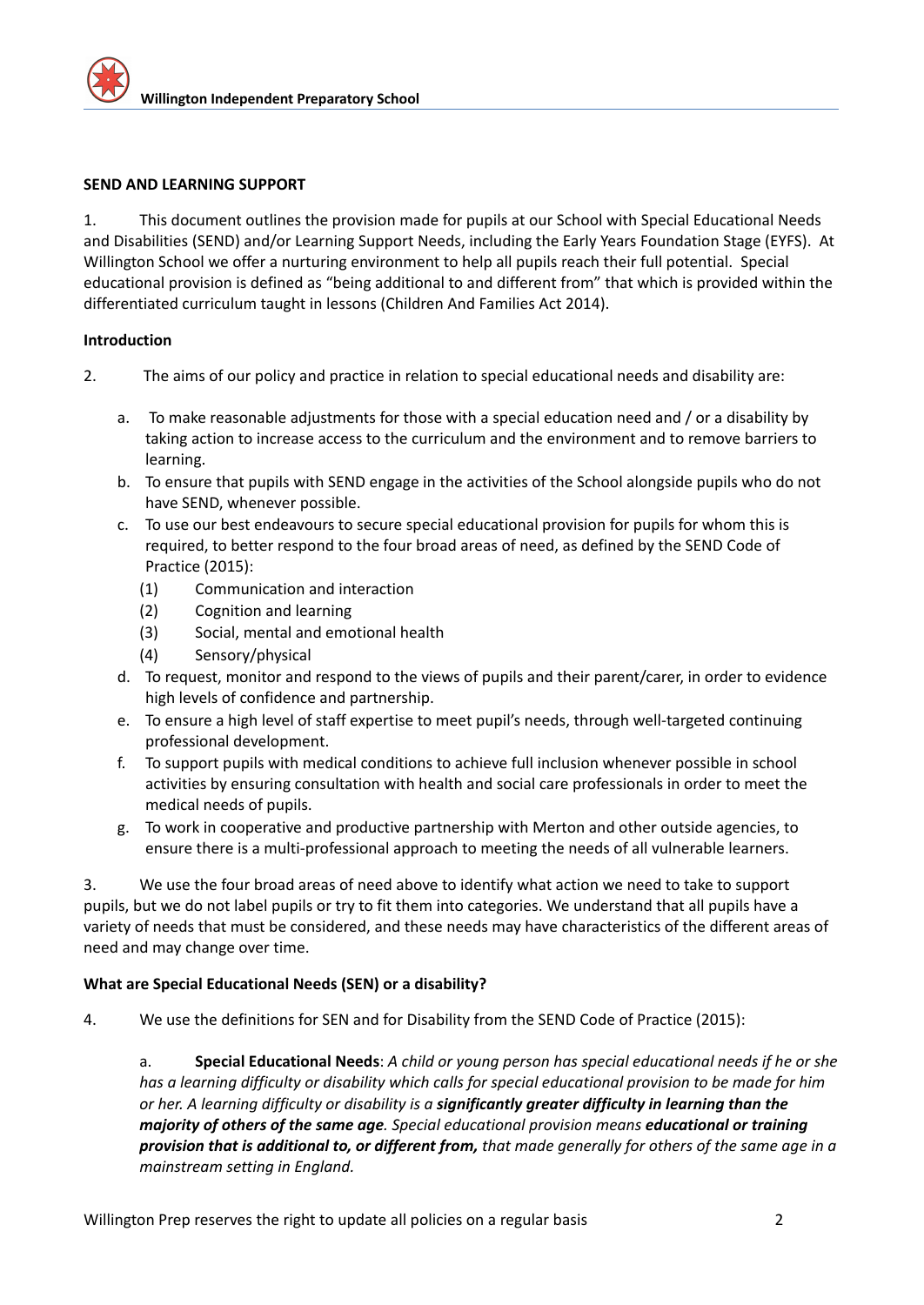**b. Disability**: *Many children and young people who have SEN may have a disability under the Equality Act 2010 – that is '…a physical or mental impairment which has a long-term and substantial adverse effect on their ability to carry out normal day-to-day activities'. This definition includes sensory impairments such as those affecting sight or hearing, and long-term health conditions.*

5. In addition, we support pupils with Learning Support Needs. This includes pupils with Specific Learning Differences (SpLDs) or gaps in their learning who may require technology such as word processing or reader pens, some further classroom differentiation, 1:1 or small group intensive lessons to close the gap between them and their peers, or further support to reach their potential. They are usually working within national academic expectations for their age.

# **What is our Admissions Policy with regard to SEND?**

6. Prospective pupils with SEND (but without an Education, Health and Care Plan), or pupils with Learning Support Needs are welcome to apply for a place at our school, in line with our Admissions Policy. Where a pupil meets our entrance requirements, we will use our best endeavours, in partnership with parents and carers, to make the provision required to meet the SEND and Learning Support needs of our pupils.

7. We seek to ensure that our Admissions Policy is compliant with the Equality Act (2010) and that we make Reasonable Adjustments for our pupils.

#### **What types of SEN do we make provision for?**

8. We have pupils attending the school with SpLDs and learning challenges including, for example, ADHD, dyslexia, dysgraphia, dyspraxia, sensory difficulties, emotional difficulties and autistic spectrum challenges who access our curriculum in a mainstream academic setting. We have one pupil with a physical disability and an EHCP. We do not have specific expertise in any area of SEND.

#### **How do we identify and assess pupils who may have SEND?**

9. We aim to identify pupils with SEND as early as possible and we recognise the impact of early intervention. We identify pupils falling behind age-appropriate expectations through:

- a. Admissions data and questionnaires
- b. Teacher and staff observations, assessments and marking
- c. Whole-school tracking through standardised testing in English, Mathematics, Spelling and Reading, CAT testing
- d. Parent consultations
- e. Screening through programmes and where concerns are raised
- f. Reports from Educational Psychologists or other specialists
- g. Pupil self-referral

#### **Alongside the above, the following apply in the EYFS:**

- a. Nursery visits and reports
- b. Induction morning
- c. Meet the teacher picnic
- d. Baseline assessments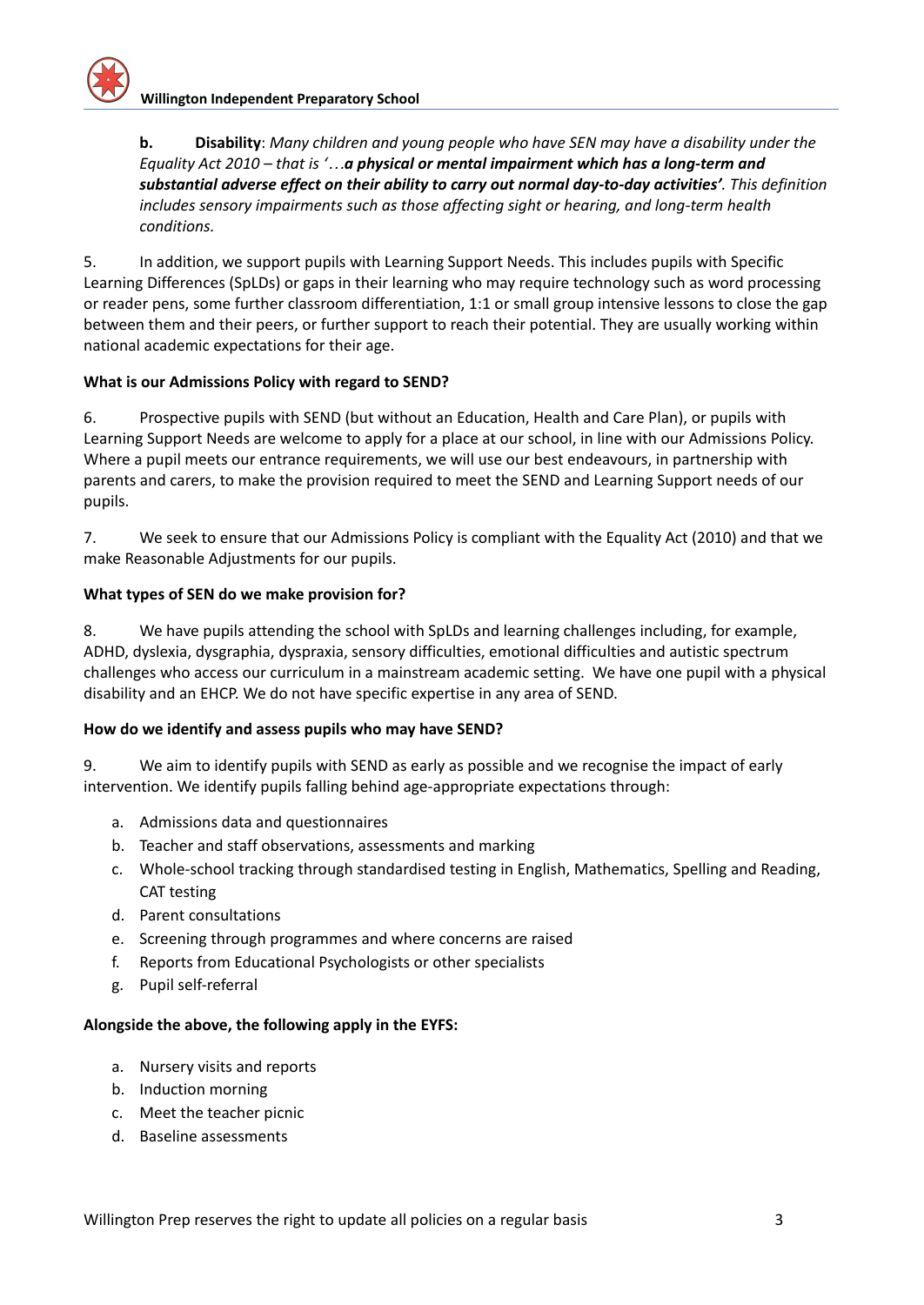# **Willington Independent Preparatory School**

10. Where staff or parents have concerns that a pupil may have a SpLD or SEND, the SENDCo can signpost specialists that can assess and diagnose. School staff may raise concerns about certain aspects of learning or behaviour causing concern, but are not qualified to diagnose.

11. Our Learning Support/SpLD Teacher is qualified to carry out informal assessments that indicate patterns that may be related to specific learning difficulties, but she does not diagnose.

12. We understand that some pupils may have undiagnosed SEND and we monitor progress and achievement, as well as seek to identify under-achievement.

# **What should parents do if they think that their child may have SEND?**

13. If parents have any concerns about their child's progress, they should make an appointment to see their class or form tutor, or specific subject specialist teacher in the first instance. This may result in a referral to the SENDCo. Parents may also contact the SENDCo directly if they would prefer.

# **Who is the Special Educational Needs Coordinator (SENDCo) and how can she be contacted? What qualifications do staff responsible for SEND hold?**

14. Our SENDCo is Melissa Peachey. Melissa Peachey holds the National Award for SEN Co-ordination (NASENCO) and is a qualified teacher and Level 5 Specialist Teacher for Learners with Dyslexia and Specific Learning Difficulties. She is at School part-time (3 days) and available for meetings, both formal and informal. Please contact: [melissa.peachey@willingtonschool.co.uk](mailto:melissa.peachey@willingtonschool.co.uk). The SEND Governor is Duncan Murphy.

15. Our Learning Support department has a Learning Support Teaching Assistant, Angelina Vijayarajah, who supports children in class and in group intervention.

16. The SENDCo can signpost private specialists and professionals that have been recommended by parents of other pupils at the school, or parents may choose to consult NHS professionals. Teachers at our school do not diagnose SEND.

# **What is our approach to teaching pupils with SEND?**

17. The aim of the School is to provide a rounded education for children aged 3-11. The Pre-Prep (Nursery - Year 2) and Prep School (Year 3 and Year 4) have an inclusive ethos and a class teacher based structure. Years 5 and 6 are form-group based, to prepare pupils for the rigorous demands of academic selection at 11+. We endeavour to provide personalised learning in a dyslexia-friendly environment.

18. Pupils with SEND and/or SpLDs are fully included in the school community. The School offers a rich curriculum and varied extra-curricular choices so that all pupils are given many opportunities to find what they excel at and enjoy. Pupils with SEND or SpLDs are widely represented on the School Council, in sports teams, in drama productions, music recitals, as well as the scholarship programme.

19. All pupils benefit from quality first teaching in small classes, where all teachers are responsible for the progress of the pupils in their classes in accordance with SEND Code of Practice 2015. Lessons are differentiated and aim to provide support and challenge for all pupils. Additionally, specialist teaching and the deployment of teaching assistants where allocated, ensure a high level of teaching, learning and participation. In general, our lessons are pitched at or above National Curriculum expectations, to meet the requirements of the academic selection process, especially in Years 5 and 6.

20. Some pupils, including some of those with SEND or SpLDs, find this a challenging environment. In collaboration with the SENDCo and the Headmaster, parents may choose to opt their child out of some of the academic challenges by arranging entrance to non-selective secondary schools for their child. This is arranged on an individual basis.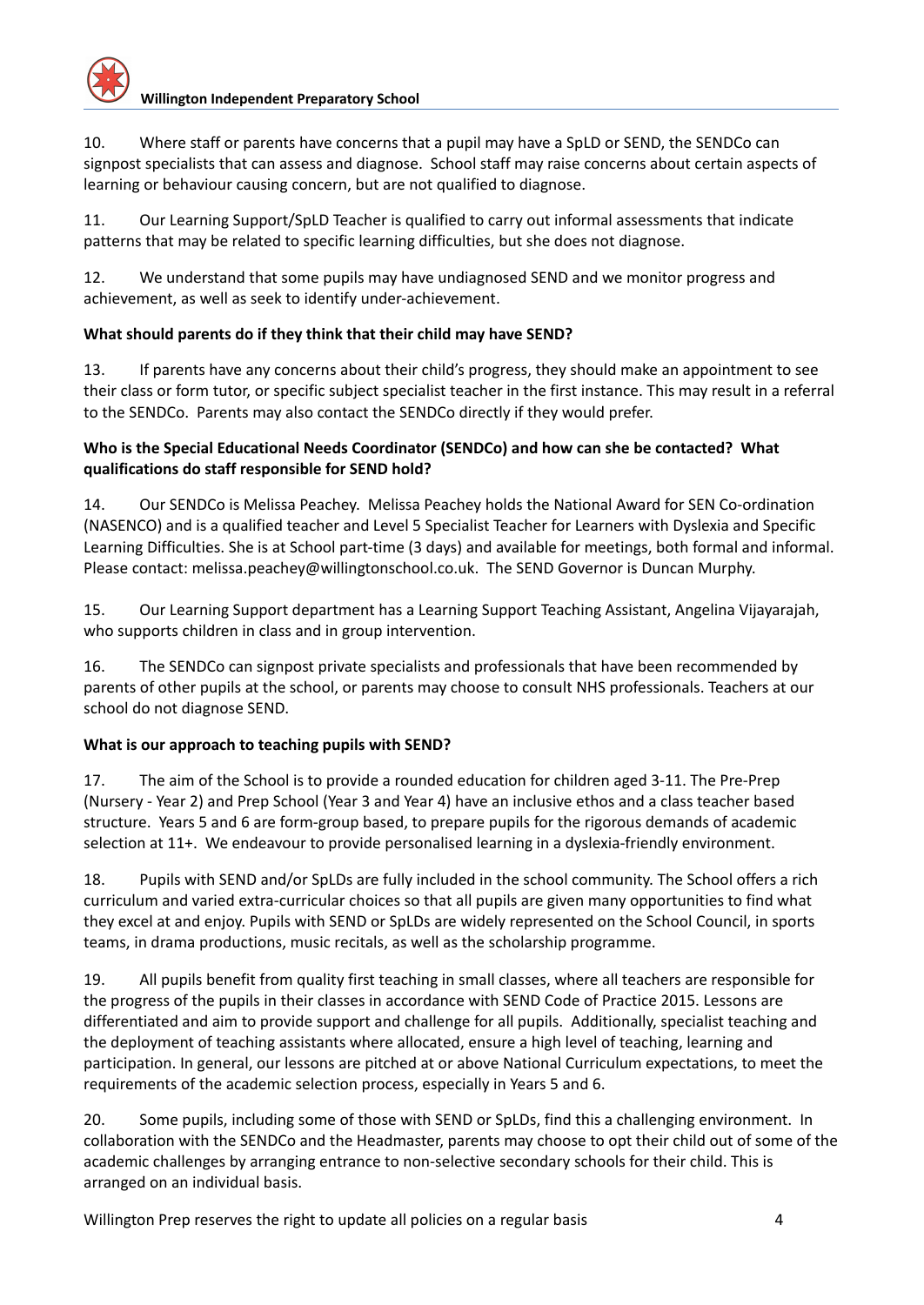21. Parents' views are welcomed and listened to. Parents are kept informed where individual provision is made for pupils that is not the same as for the rest of the class, and this is recorded on the School's SEND Register which is regularly updated. We try to involve pupils in decisions about their learning as much as possible.

22. We follow a 3 step approach to managing SEND and Learning Support.

# **STEP 1: High Quality Teaching for all pupils**:

- a. Learning is personalised in small class sizes.
- b. Teachers use differentiation to personalise learning. This may include:
	- (1) Allowing pupils to work on different tasks within the same topic.
	- (2) Having a range of different guided options for pupils to undertake.
	- (3) Allowing pupils to interpret tasks at different levels.
	- (4) Measuring the pupil's work against personal, rather than class, expectations.
	- (5) Recording children's work in a different way, such as peer or adult scribing, use of a laptop, and photography.
- c. Teaching Assistants support pupils in Reception Year 4.
- d. The Learning Support Teaching Assistant teaches groups in Pre-Prep and Prep for targeted intervention as required.
- e. Teachers plan using pupils' achievement levels, differentiating tasks which ensure progress. Teachers use an approach which correlates with the 'graduated approach' for pupils with SEND, who need provision additional to or different from their peers. Decisions and actions are re-visited, refined and revised formally and informally. Pupils with Learning Support needs who are making expected progress have their needs met within the classroom through differentiation.
- f. The quality of classroom teaching provided is monitored through a number of processes including:
	- (1) classroom observation by the Heads of Department and the Senior Leadership Team.
	- (2) ongoing assessment of progress, both formative and summative.
	- (3) work sampling and scrutiny of planning to ensure effective matching of work to pupil need.
	- (4) teacher meetings with the SENDCo to provide advice and guidance on meeting the needs of pupils with SEND.
	- (5) pupil and parent feedback.
	- (6) attendance and behaviour records.
- g. Some pupils are on a monitoring list at STEP 1, for example, pupils with SpLDs who have interventions in place, such as the use of a laptop.

# **STEP 2: Specialist Intervention:**

- a. Where pupils are identified as needing further intervention to close the gap to their peers or to meet their potential, further strategies may be put in place. These may include those suggested by the SENDCo and/or external specialists, including Educational Psychologists.
- b. For pupils with Learning Support needs or SpLDs, 1:1 and 1:2 lessons are available with a qualified Learning Support/SpLD teacher during school time. Pupils are selected for support on a termly basis depending on pupil need, which is based on teacher observation and tracking of pupils' performance in class or in testing. Parents and pupils may also request support.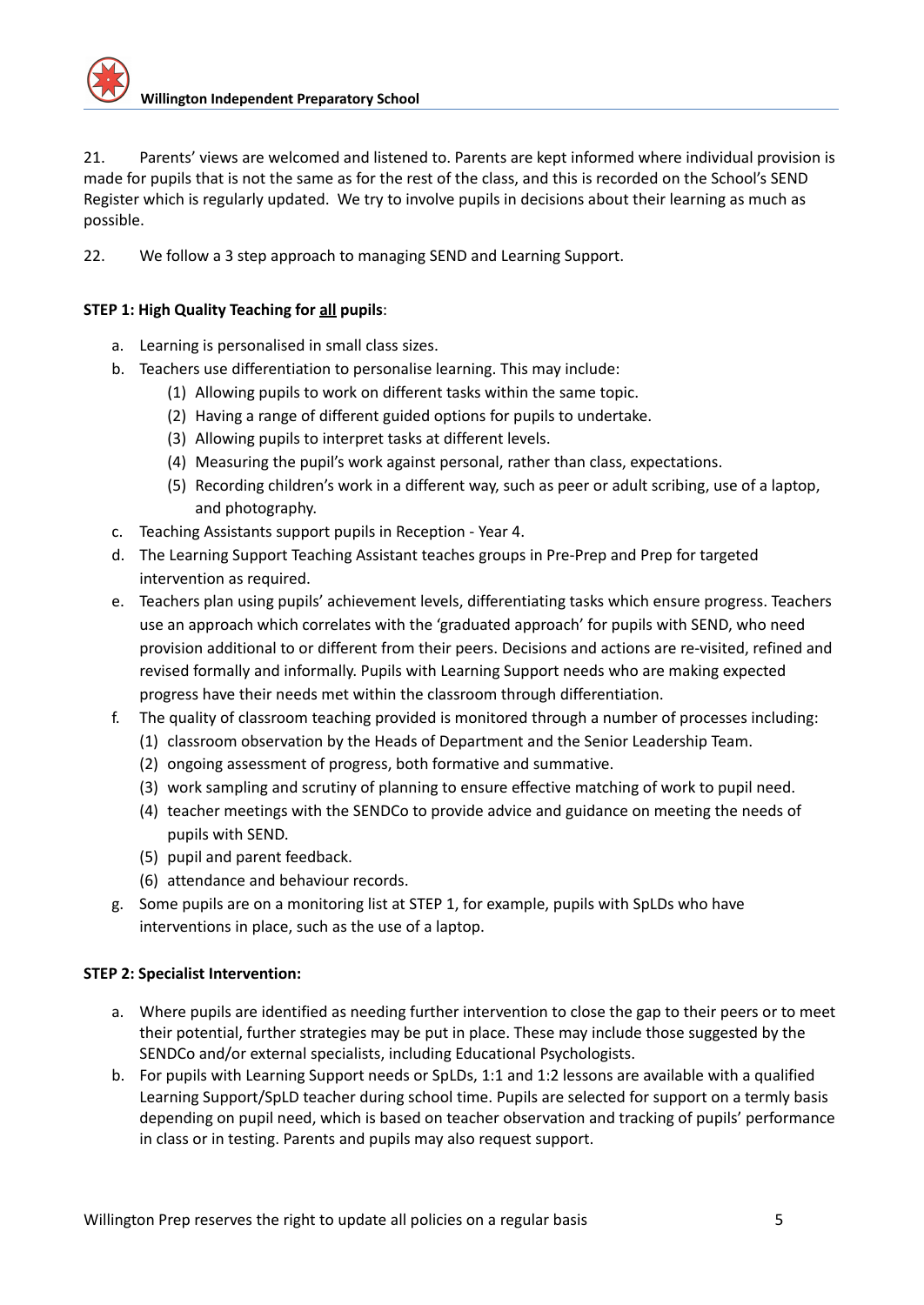- c. Further services provided by specialists at the School, at extra cost to parents, include Speech Therapy and Occupational Therapy (OT). Access arrangements (for example: Extra Time, Readers, Modified Papers) are accommodated within our offer.
- d. Technological and learning aids are welcomed. These are usually supplied, maintained and insured by parents or hired from external providers (eg. CENMAC).
- e. Teachers will meet with specialists when necessary and use their best endeavours to apply recommendations from private assessments and advice from our visiting specialists, specialist reports, and Learning Support/SpLD teacher. However, sometimes these are not compatible with the effective teaching and learning of the rest of the class and cannot be reasonably accommodated due to restrictions on our resources.

#### **STEP 3: SEND and EHCP Process:**

Where a pupil has SEND (as outlined in the introduction), action relating to interventions will be formalised on an individual basis. The SENDCo will support parents with EHCP applications as necessary.

#### 23. **Alongside the above 3 steps, the following apply in the EYFS:**

- a. A baseline assessment is undertaken at the beginning of Reception as soon as possible after the start of the term and, at least, before half term. Tracking is used to make sure pupils make steady progress. Any anomalies in the tracking are investigated by the teacher.
- b. Parents are informed of any concerns and permission is requested to investigate e.g. observation by SENDCo, Speech and Language Therapist, or academic support teacher. They are asked to arrange hearing tests, OT assessment etc., outside of school if we think it would be helpful.
- c. Where necessary, an Individual Education Plan (IEP) will be drawn up, either by the class teacher, or the specialist involved. The SMART targets information will be used in compiling this. For some pupils, a risk assessment may also be compiled.
- d. For pupils not making expected progress, or needing a boost, staff arrange activities to help the individual, differentiate in all Numeracy and Literacy activities, have group activities e.g. English as an Additional Language (EAL) session led and, where it is helpful, group pupils by ability. Pupils may be partnered to demonstrate certain abilities to each other.
- 24. SEND and Inclusion in the EYFS are audited by Merton.

#### How do we enable pupils with SEND to engage in activities with other pupils who do not have SEND?

- 25. We strive for inclusion in all areas of the curriculum and this is undertaken in the following ways:
	- a. Risk assessments are carried out and procedures are put in place to enable all pupils to participate in all School activities whenever possible.
	- b. As needed, the School aims to ensure sufficient staff expertise to maximise participation.
	- c. Where necessary, advice is sought from external professionals on a subject-by-subject basis.

#### **What support is in place for pupils with Medical Needs?**

26. Pupils with medical conditions have Individual Healthcare Plans compiled in partnership with parents, the school Matron, and the SENDCo and/or medical professionals when necessary. The School Matron administers medicines and maintains the database of medical needs.

#### **How do we consult parents of pupils with SEND/Learning Support needs and involve them in their child's education?**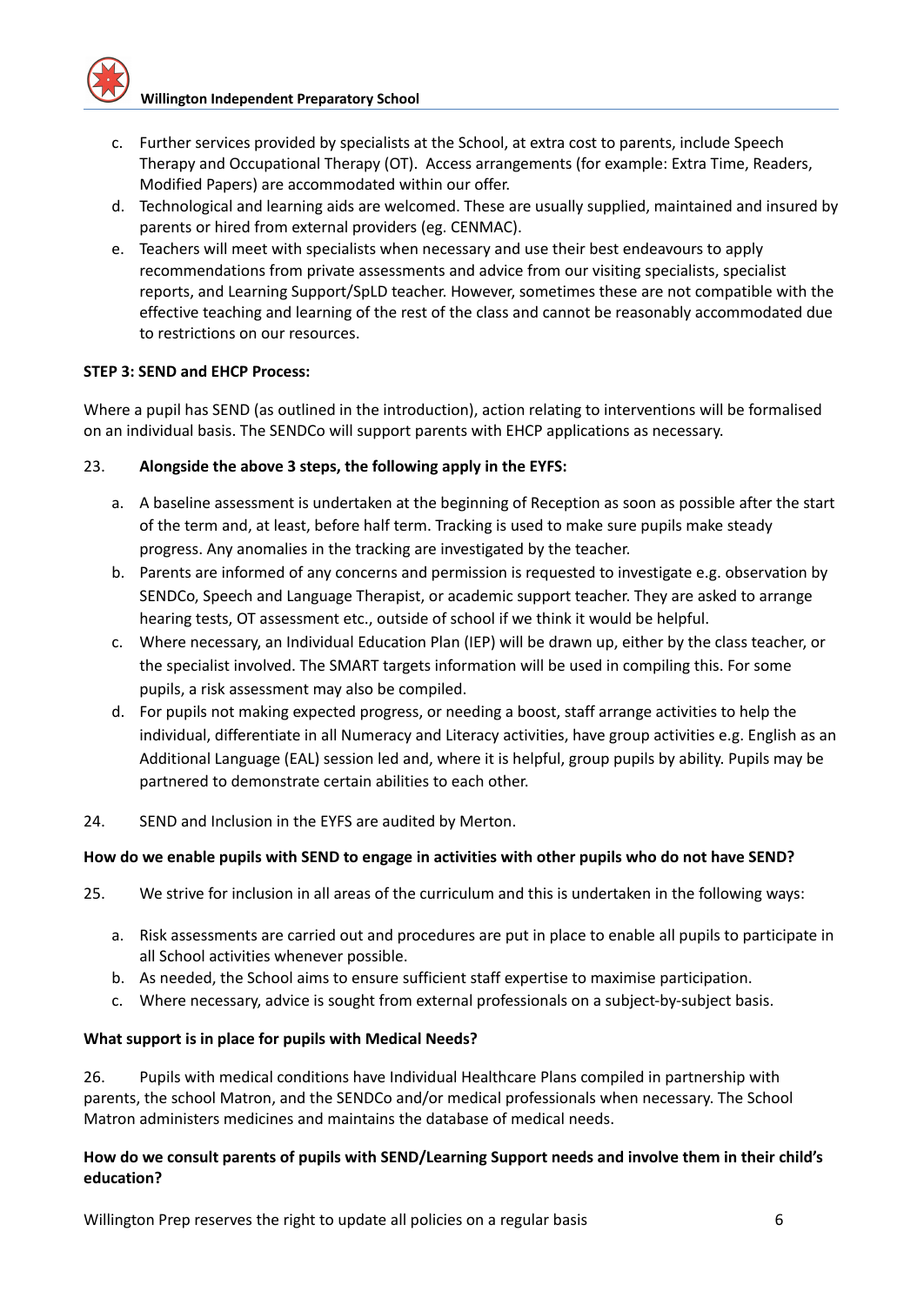27. We value the contributions and expertise of parents. Parents may raise concerns with class, subject and form teachers, or a member of the Leadership Team at any time. Meetings with teachers, the SENDCo and the SLT can be scheduled as necessary. Staff liaise with external specialists.

28. Where IEPs or Learning Support Plans for Specialist lessons are written for pupils, these are shared and reviewed with parents and carers on a termly basis.

29. The SENDCo signposts support services for parents and carers though Merton or privately. Information events are offered periodically at school for parents.

30. Class or subject teachers may suggest additional ways of helping pupils to progress.

# **How do we consult pupils with SEND and involve them in their education?**

- 31. a. Pupils are taught to review their own learning and to self-assess their progress.
	- b. Pupils may have a Pupil Passport drawn up in a mentoring session.
	- c. The SENDCo has an open-door policy for all pupils who wish to discuss any challenges they are experiencing.

# **How do we assess progress and evaluate the effectiveness of our SEND/Learning Support provision?**

32. Pupil progress is assessed using standardized testing, alongside teacher and self-assessment.

33. Pupils with IEPs and pupils seeing the Learning Support/SpLD Teacher for specialist teaching have SMART targets that are reviewed termly and shared with parents.

# **How do we support pupils moving between different phases of education?**

- 35. On Entry to Willington Prep:
	- a. Entry at EYFS: Usual practice is that all prospective pupils are visited at their home or Nursery setting and a number of events are arranged prior to joining to help pupils familiarise themselves with their new teachers and peers, whenever possible. Meetings with Nursery and Reception teachers, the Deputy Head Pre-Prep and/or the SENDCo can be arranged if necessary. These can be arranged online.
	- b. Entry at other points is through the School's Admission process, outlined in the Admissions Policy.
	- c. We request that any information that would help us to put the best support in place be disclosed by parents and previous schools as soon as possible.
	- d. We suggest that, for all pupils joining our School with SEND, parents make an appointment with the SENDCo without delay.
- 36. On Exit from Willington Prep:
	- a. Our normal exit point is 11+:
		- (1) Our Headmaster meets with parents to assist with choosing and applying for an appropriate secondary school, usually when the pupil is in Year 5.
		- (2) At 11+, the SENDCo will reply to any requests from future schools for confirmation of a history of need and the usual way of working for Access Arrangements in exams. Access Arrangements will be agreed by schools applied to, following requests from parents for arrangements in the school application. Parents are advised to follow up with both the destination school and the SENDCo at

Willington Prep reserves the right to update all policies on a regular basis 7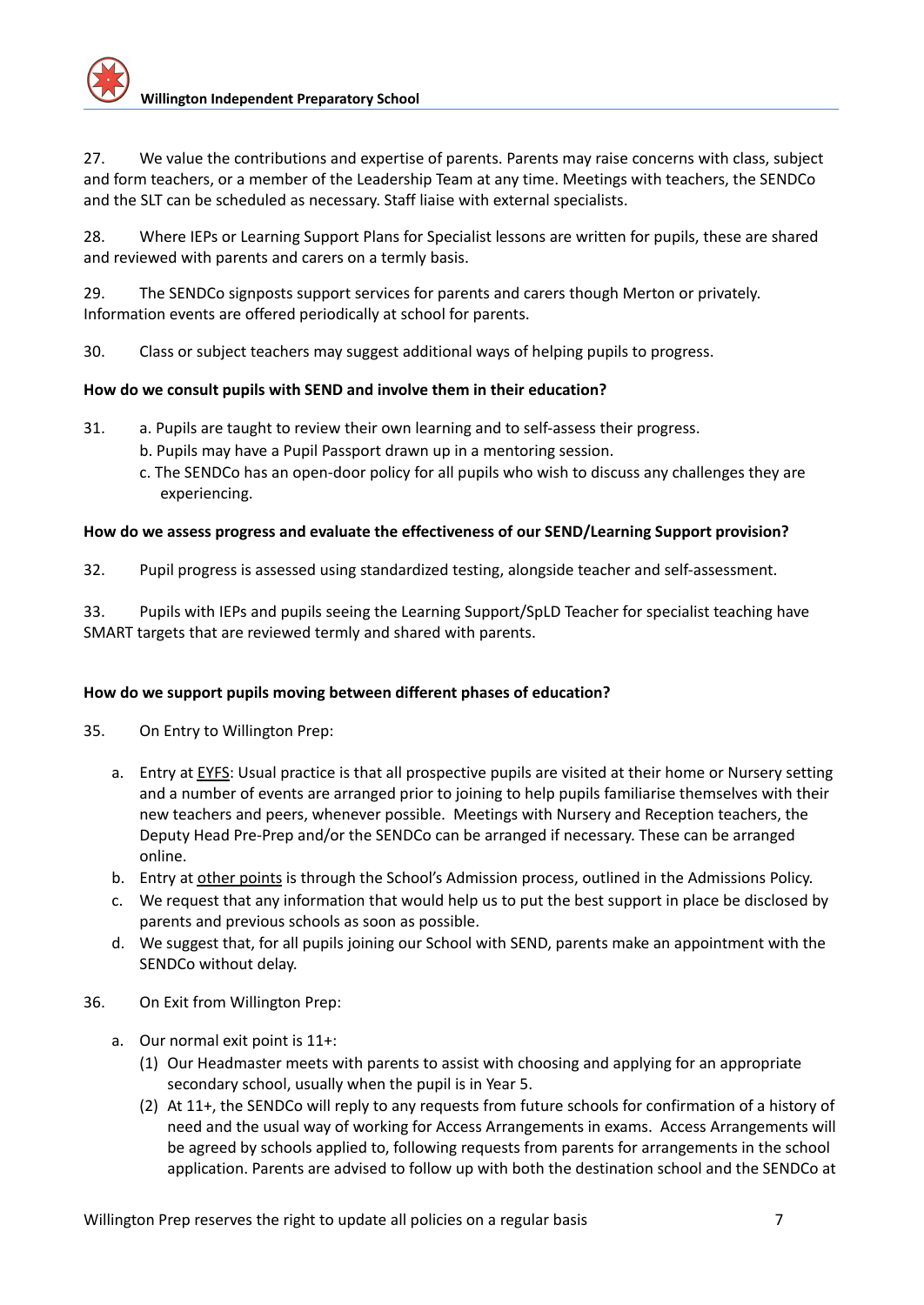

Willington Prep to ensure that these are in place. Willington Prep does not liaise with future schools regarding SEND on behalf of parents except where destination schools contact the SENDCo in response to an application made by parents. We advise parents who are unsure about what information to share with future schools to make an appointment with the SENDCo to discuss this further.

- (3) The SENDCo liaises with the SENDCos at future schools to ensure smooth transition, where needed.
- (4) Any records requested will be promptly shared to ensure a smooth transition.
- (5) Transition meetings with future school staff can be arranged.
- (6) We welcome staff from future schools who wish to visit pupils at Willington as part of their transition process.
- (7) Accompanied visits to future schools may be arranged,
- (8) as appropriate.
- b. For SEND pupils or those with SpLDs leaving at another time, the last 5 points above apply.
- c. The SENDCo will also liaise with external professionals, specialists and Council representatives to ensure effective transition.

# **How do we support pupils with SEND to improve their emotional and social development and wellbeing?**

37. **PSHCEE:** Our comprehensive Personal, Social, Health, Citizenship and Economic Education (PSHCEE) and Sex and Relationship Education (SRE) curriculum aims to provide pupils with the knowledge, understanding and skills they need to enhance their emotional and social wellbeing. We use the PSHE Association programme in conjunction with visiting specialists and speakers.

38. **Pastoral Support:** In Reception to Year 4, class teachers monitor pupils and mentor the pupils in their classes. Years 5 and 6 have form teachers who are vigilant to ensure that pupils are given the support they require. The Pastoral Deputy Head oversees this.

39. **Medical Support:** The School has a Matron who manages medicines and administers First Aid. Where pupils with Medical Conditions have Academic, Social or Emotional Needs, the SENDCo contributes to the relevant sections of the Individual Healthcare Plan and arranges support as necessary. This includes exam access arrangements, where relevant.

40. **Mental Health:** A number of staff mentor pupils at the School on a 1:1 basis, and are trained Mental Health champions. The School has an Emotional Literacy Support Assistant (ELSA) to support children's mental health and there is availability for some pupils to see a private counsellor, Sarah Mills, at an extra cost to parents.

41. **Behaviour Management:** Pupils with SEND or Learning Support needs are celebrated through the positive reinforcement behaviour management systems (House Points and Class Dojo) without prejudice. Sanctions take into account the needs of the pupils. Some pupils with SEND, or SpLDs are exempted from some of the behaviour management strategies employed by the school, where relevant.

42. **Anti-Bullying:** The school does not tolerate bullying. The Child Protection Team runs anti-bullying initiatives. CPD programmes recognize the importance of regular Anti-bullying training for teachers. Please refer to the School's Anti-Bullying Policy.

43. **Safeguarding:** Our Safeguarding Policy recognises that pupils with SEND are additionally vulnerable.

44. **Organisation:** Vulnerable pupils are given lockers in areas where they can have more support in using them.